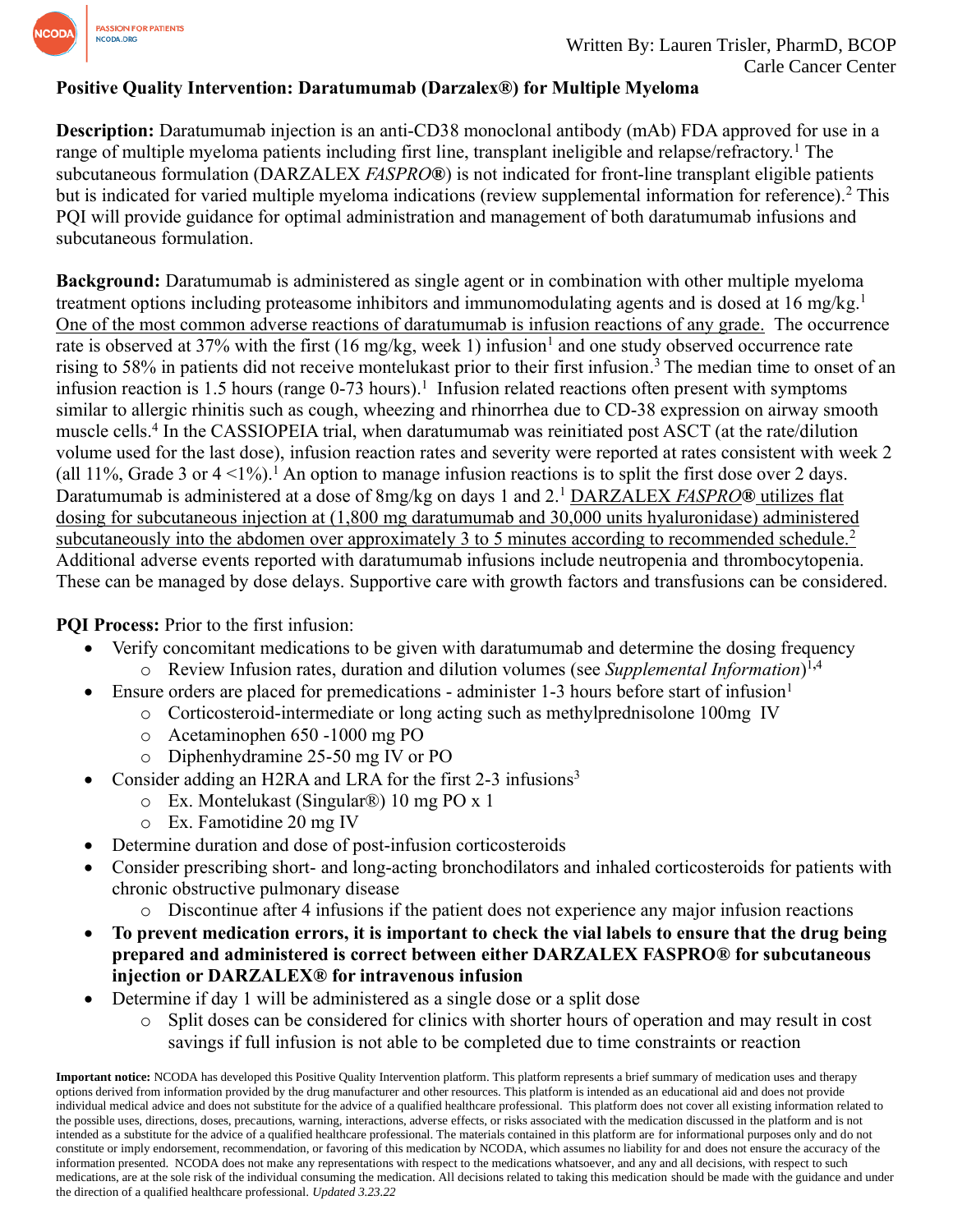

- Patients experiencing grades 1-3 infusion reactions can be rechallenged
	- $\circ$  Permanently discontinue for the 3<sup>rd</sup> occurrence of a grade 3 or any grade 4 infusion reaction<sup>1</sup>
- Verify with immunohematology and laboratories/transfusion medicine departments that patient will be receiving CD38 mAbs and provide patient with a wallet card that specifies the blood profile (ABO, Rh and IST) \* This should be determined before the first infusion of daratumumab
- Initiate antiviral prophylaxis to prevent herpes zoster reactivation within 1 week of starting and continue for 3 months following completion of treatment
- Check hepatitis B status and advise that daratumumab administration could reactivate the virus
- Infusion set fitted with a flow regulator and an in-line sterile, non-pyrogenic, low protein-binding polyethersulfone (PES) filter (0.22 or 0.2 micrometer) is required
- Monitor patient for infusion reactions and manage infusion reactions per institutional standards
	- $\circ$  Infusion-related reactions occurred in 37% of patients with the Week 1 (16 mg/kg) infusion, 2% with the Week 2 infusion, and cumulatively 6% with subsequent infusions. Less than 1% of patients had a Grade  $3/4$  infusion-related reaction at Week 2 or subsequent infusions<sup>1</sup>

## **Prior to the second infusion (week 2)**

- Determine if patient experienced an infusion reaction during the previous infusion
	- $\circ$  If no reaction, prepare daratumumab in the week 2 volume of 500 mL and administer via the rate titrations listed below for week 2
	- $\circ$  If an infusion reaction occurred during the first infusion, use the dilution volume of 1,000 mL
- Check CBC for neutropenia and thrombocytopenia regularly during treatment

# **Prior to the third and subsequent infusions (week 3 and beyond)**

- Determine if patient experienced an infusion reaction during the previous infusion and repeat prior infusion if reaction occurred
- If no infusion reaction during the second week infusion, rapid administration can be considered
	- $\circ$  Monitor vital signs prior to infusion, every 15 minutes for the first hour, and at the end of the infusion
	- o Observe patient for signs and symptoms of an infusion reaction for 30 minutes following rapid infusion

# **Patient Centered Activities:**

- Counsel patient on disease state, treatment regimen, adverse reactions, and verify understanding
- Initiate antiviral prophylaxis to prevent herpes zoster reactivation within 1 week of starting and continue for 3 months following completion of treatment
- Check hepatitis B status and advise that daratumumab administration could cause reactivation
- Provide patient with treatment calendar outlining planned treatment schedule
- Provide patient with wallet card detailing blood profile
	- o This card should be carried throughout treatment and at least 6 months after treatment ends

## **References:**

- 1. Darzalex**®** [\(daratumumab\)](https://www.accessdata.fda.gov/drugsatfda_docs/label/2016/761036s004lbl.pdf) [prescribing information].
- 2. Darzalex Faspro**®** (daratumumab and [hyaluronidase-fihj\)](https://www.accessdata.fda.gov/drugsatfda_docs/label/2020/761145s000lbl.pdf) [prescribing information].
- 3. Ajai Chari, Tomer M Mark, Amrita Krishnan, Keith Stockerl-Goldstein, Saad Z Usmani, Anil Londhe, Delores Etheredge, Hollee Parros, Sarah Fleming, Baolian Liu, Scott Freeman, Jon Ukropec, Thomas Lin, Ajay K Nooka; Use of Montelukast to Reduce Infusion Reactions in an Early Access Treatment Protocol of Daratumumab in United States Patients with Relapsed or Refractory Multiple Myeloma. Blood 2016; 128 (22): 2142.

**Important notice:** NCODA has developed this Positive Quality Intervention platform. This platform represents a brief summary of medication uses and therapy options derived from information provided by the drug manufacturer and other resources. This platform is intended as an educational aid and does not provide individual medical advice and does not substitute for the advice of a qualified healthcare professional. This platform does not cover all existing information related to the possible uses, directions, doses, precautions, warning, interactions, adverse effects, or risks associated with the medication discussed in the platform and is not intended as a substitute for the advice of a qualified healthcare professional. The materials contained in this platform are for informational purposes only and do not constitute or imply endorsement, recommendation, or favoring of this medication by NCODA, which assumes no liability for and does not ensure the accuracy of the information presented. NCODA does not make any representations with respect to the medications whatsoever, and any and all decisions, with respect to such medications, are at the sole risk of the individual consuming the medication. All decisions related to taking this medication should be made with the guidance and under the direction of a qualified healthcare professional. *Updated 3.23.22*

<sup>4.</sup> Barr, H., Dempsey, J., Waller, A. et al. Ninety-minute daratumumab infusion is safe in multiple myeloma. Leukemia 32, 2495–2518 (2018). <https://doi.org/10.1038/s41375-018-0120-2>